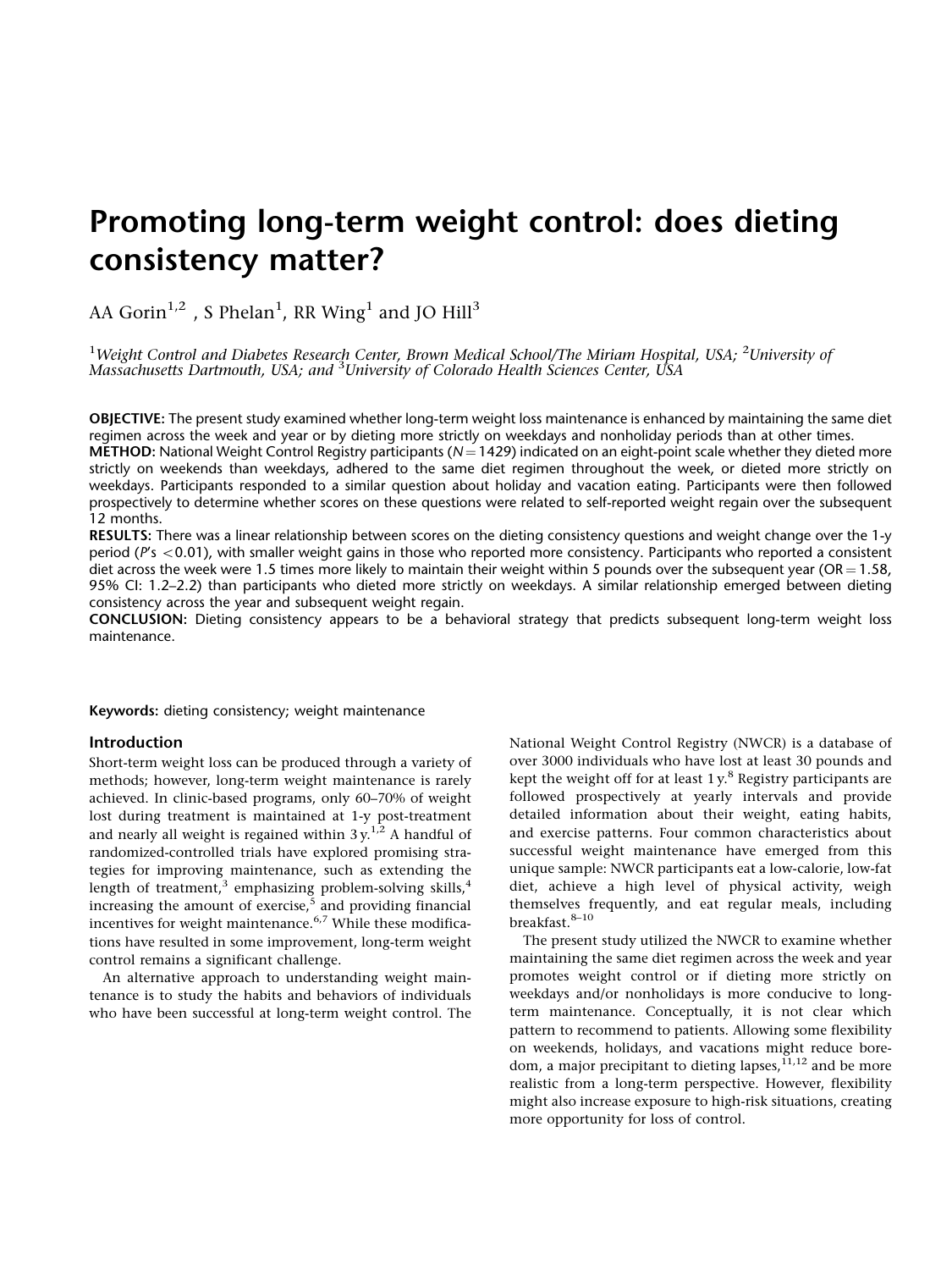The present study used the NWCR to determine whether the amount of consistency in diet regimens across the week and year is related to subsequent weight control. At year 1, Registry participants were asked whether they maintained a consistent diet regimen across the week or were stricter on weekdays or weekends. A similar question was asked about holiday and vacation eating vs eating during the rest of the year. The answers to these questions were used to predict weight change over the following year prospectively.

# Materials and methods Participants

To participate in the NWCR, individuals must be at least 18 y old, and have maintained at least a 30-pound weight loss for at least 1 y. Volunteers for the Registry are recruited on an ongoing basis through advertisements on national and local television, radio, and magazine and newspapers. Participants are not compensated for their involvement in this longitudinal study.

The main variable of interest, consistency in diet regimen, was assessed 1 y after entry into the Registry (these questions were not included in the assessment packet that participants fill out when they first enter the registry). Thus, for this study, we limited the sample to NWCR participants who at year 1 still met the entry criteria for the Registry (had lost  $\geq$  30 pounds), were weight stable (defined as gaining 5 pounds or less over the past year), had completed the consistency questions, and denied pregnancy on self-report. Since we were interested in predicting weight change from years 1 to 2, we further limited the sample to NWCR participants who had reached their 2-y assessment point. Of the 1538 participants meeting the year 1 criteria and eligible for the year 2 assessment, 1429 had year 2 weights. Independent t-tests revealed that participants with year 2 weights were significantly older, had lower BMIs, and had maintained their weight for a longer period than participants who withdrew prior to the year 2 assessment (all  $P's < 0.05$ ). There were no differences between participants with and without year 2 weights on the dieting consistency questions ( $P's > 0.20$ ).

### Assessments

Demographic and weight history. Participants provided basic demographic information at entry into the Registry. Self-reported weight in pounds was also collected at entry into the Registry and at years 1 and 2. The reliability and validity of self-reported weight in Registry participants has been reported previously.<sup>9</sup> The primary dependent variable, weight change, was calculated by subtracting weight at year 1 from weight at year 2. Participants who reported a weight loss or gain over the 1-y period that was greater or less than 3 s.d.'s above the mean (gain or loss  $\geq$  12.01 kg) were excluded from analyses because of concerns about their validity  $(n = 27)$ .

Dieting consistency. Dieting consistency was assessed at year 1 with two questions, 'Do you maintain the same diet regimen on weekends as you do on weekdays?' (eight-point Likert scale, where  $1 =$  much stricter on weekends,  $4 =$  same on weekends and weekdays, and  $8 =$  much stricter on weekdays) and 'Do you maintain the same diet regimen on holidays and vacations as you do during the rest of the year?' (eight-point Likert scale, where  $1 =$  much stricter on holidays and vacations,  $4 =$ same on holidays and vacations as rest of the year, and  $8 =$  much stricter rest of the year). These questions have adequate test–retest reliability over a 2-y period in NWCR participants (0.67. weekend question; 0.68 holiday question).

Statistics. SPSS 11.0 for Windows was used for all analyses. An analysis of variance was used to examine changes in weight from years 1 to 2. Post hoc contrasts were conducted and covariates entered into the models, when appropriate.

#### Results

On average, participants were  $48.6+12.8$  y old, had a BMI of  $24.1 \pm 3.8$  kg/m<sup>2</sup>, and had maintained at least a 30-pound weight loss for  $7.9 \pm 9.3$  y (see Table 1 for further description). The distributions of participants' scores on the dieting consistency questions are displayed in Figure 1a and b. Few participants were stricter on weekends (2.1%), and on holidays and vacations (2.8%) than the rest of the week or year (score of 1–3). Owing to the small number of participants with scores of 1–3 (n's range from 2 to 19), these participants were excluded from further analysis. The dieting consistency scores of the remaining participants were distributed across the scale, with most participants reporting that their eating was the same (score of 4–5) on weekends and weekdays (59%), and on holidays/vacations and the rest of the year (45%). Participants reporting more consistency across both the week and year tended to be older ( $P = 0.000$ ) and 0.002, respectively), and have maintained their weight loss for a longer duration at entry into the registry  $(P = 0.006$ and 0.001, respectively). In addition, participants reporting more consistency across the year also reported larger initial

Table 1 Characteristics of participants at entry into the National Weight Control Registry

| Characteristic                                  | $Mean + s.d.$   | %    |
|-------------------------------------------------|-----------------|------|
| Gender (% female)                               |                 | 76.1 |
| Age $(y)$                                       | $48.58 + 12.84$ |      |
| Ethnicity (% white)                             |                 | 96.3 |
| Education (% completed)                         |                 |      |
| High school                                     |                 | 11.4 |
| Some college                                    |                 | 26.6 |
| College                                         |                 | 25.8 |
| Graduate or professional                        |                 | 30.0 |
| BMI ( $\text{kg/m}^2$ )                         | $24.06 + 3.80$  |      |
| Duration $(y)$ at 13.6 kg weight loss criterion | $7.92 + 9.33$   |      |

N 1429.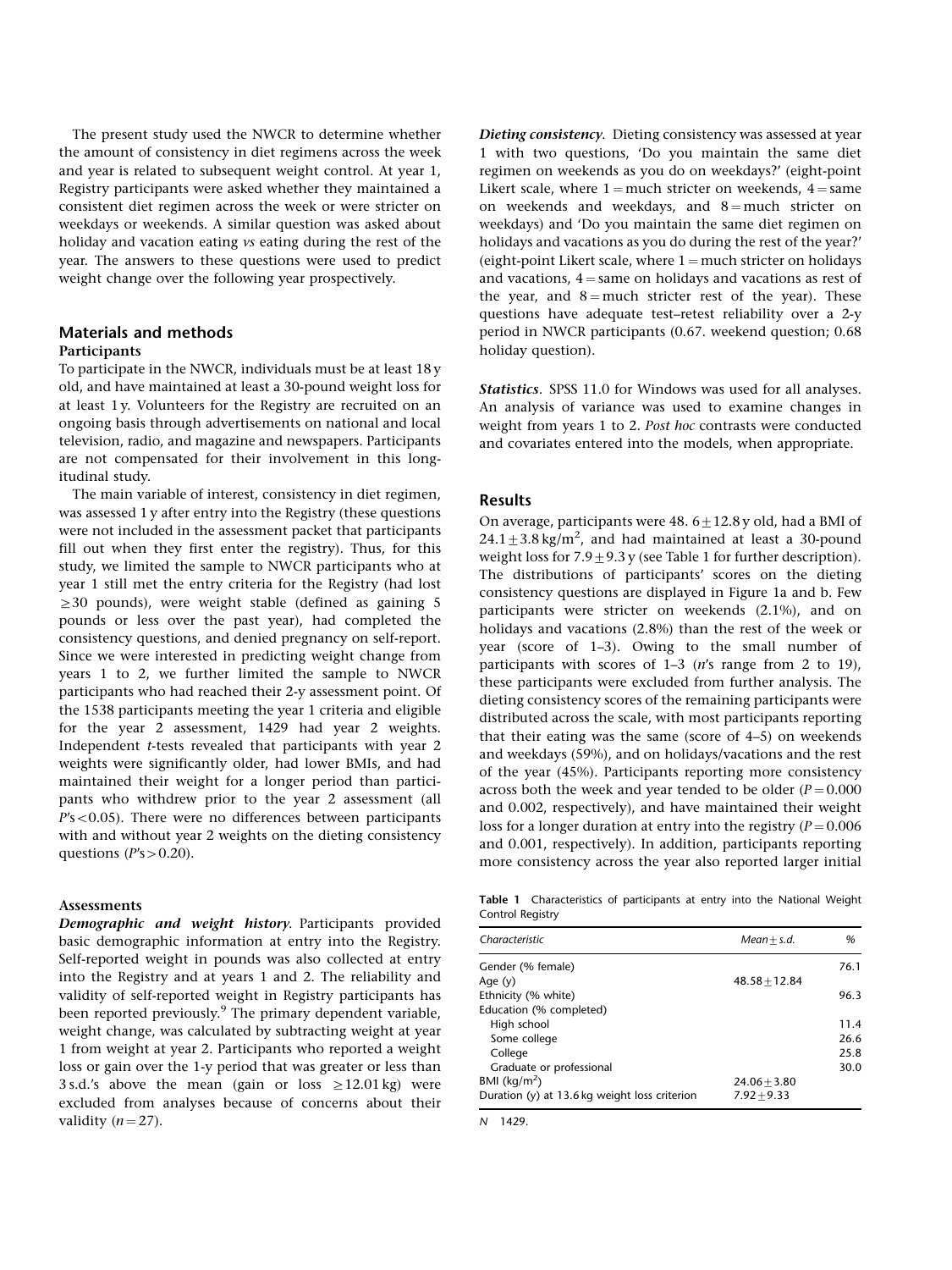

Figure 1 (a and b) Dieting consistency scores in NWCR participants.

weight losses ( $P = 0.000$ ). Subsequent analyses controlled for these variables.

Scores on both the weekend and holiday consistency questions were related prospectively to weight change from years 1 to 2 ( $P = 0.01$  and 0.04, respectively), with a strong linear trend in both analyses  $(P = 0.01$  and 0.006, respectively, see Figure 2a and b). Moreover, participants who maintained a consistent diet (scores of 4–5) were 1.5 times more likely to maintain their weight within 5 pounds over the subsequent year than participants who reported being stricter on weekdays (scores of  $7-8$ ) (OR = 1.58, 95% CI: 1.2– 2.2). A similar relationship was observed between dieting consistency across the year and the likelihood of regaining less than 5 pounds (OR = 1.33, 95% CI: 1.0–1.8).

## Discussion

The National Weight Control Registry is comprised of individuals who have lost a sizeable amount of weight and



Figure 2 (a and b) Weight gain from years 1 to 2 for NWCR participants at each dieting consistency score.

kept it off for at least 1 y. Yet, even among these successful participants, regain over time is common. Few predictors of subsequent weight loss success have emerged in the NWCR. Two of the strongest predictors of long-term maintenance success are duration of weight maintenance and disinhibition;13 however, these are not behavioral strategies that can be taught to participants to assist in weight control. Behavioral variables such as caloric intake and amount of physical activity have not prospectively predicted weight control in the NWCR. $^{13}$  The present study has identified a behavioral strategy, namely dieting consistency, that predicts weight regain prospectively. Participants who reported maintaining the same diet regimen across the week and year were more likely to maintain their weight loss over the following year than participants who dieted more strictly on weekdays and/or nonholiday periods. Given the correlational nature of this investigation, future studies are needed to determine whether training people to be more consistent across the week and/or year can improve their weight control success.